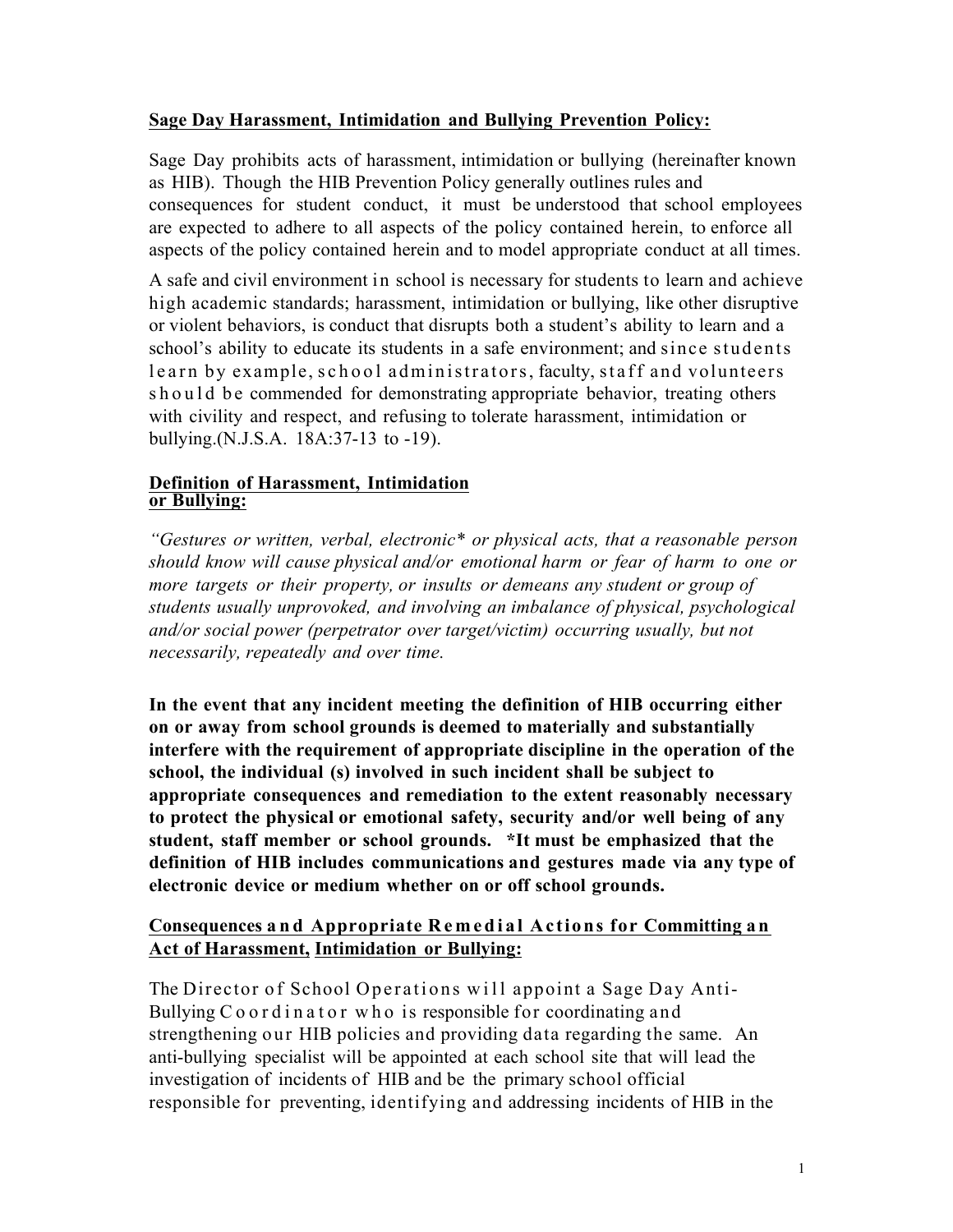school.

Each school will form a school safety team comprised of the principal, teacher, therapist and parent\* in the school with the school anti-bullying specialist who will serve as the chairperson. This team will:

 Receive copies of complaints and investigation reports on HIB. Identify patterns of HIB in the school, Participate in training on HIB Strengthen the school's policy on HIB.

## *\*Since parents are part of the school safety team the Act protects the privacy rights of students by limiting the participation of parent members of school safety teams to the activities of the team which do not involve confidential matters involving schools.*

At administrative meetings once before, and once after January 1<sup>st</sup> the Anti-Bullying Coordinator will report on acts of violence, vandalism and HIB which occurred during the previous reporting period, including the number of the bullying discipline imposed, and all HIB programs and training with breakdown by school. Once during each reporting period, the Director of Clinical and Educational Programs must submit to the Department of Education both school wide HIB data and a categorical breakdown of HIB by school. Based on the data, the Commissioner of Education will assign each school a grade for it's efforts to implement the policies of the Act, which grade must be prominently placed on the homepage of the school districts web site within (10) days of receipt.

The week of the first Monday in October each year will be designated as a "Week of Respect" by providing age appropriate instruction on HIB.

School administrators shall develop and implement procedures that ensure both appropriate consequences and remedial responses to a student or staff member who commits one or more acts of harassment, intimidation or bullying. In determining the appropriate consequence, school administrators shall consider the following factors: the age, developmental and maturity levels of the parties involved, the levels of harm, the surrounding circumstances, the nature of the behaviors, past incidences or continuing patterns of behavior, the relationships between the parties involved, the levels of harm, the surrounding circumstances the nature of the behaviors, past incidences or continuing patterns of behavior, the relationships between the parties involved and the context in which the alleged incidents occurred. In determining appropriate remedial measures, school administrators shall consider the personal and environmental factors surrounding the incident.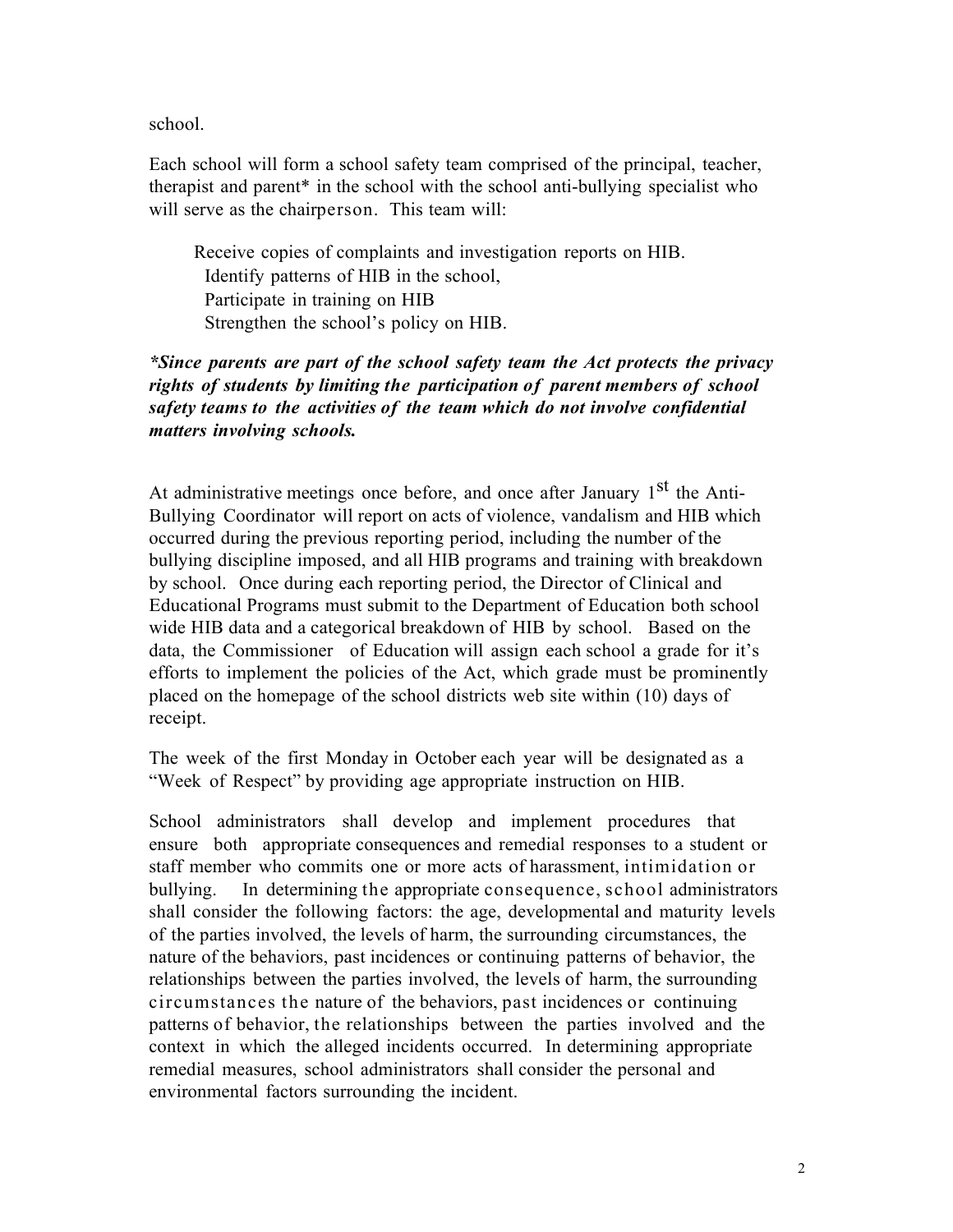Consequences and appropriate remedial action for a student or staff member who commits one or more acts of HIB may be varied and graded according to the nature of the behavior, the development age of the student and the student's history of problem behaviors and performance. This may range from positive behavioral interventions up to and including suspension or expulsion. In all cases, Sage Day will attempt to actively involve parents in the remediation of behavior (s) of concern.

Concluding whether a particular action or incident constitutes a violation of this policy requires a determination based on all the facts and surrounding circumstances.

## **Reporting an Act of Harassment, Intimidation or Bullying:**

At each school, the Principal or the Anti-Bullying Specialist is responsible for receiving complaints alleging violations of this policy. All school employees are required to report alleged violations of this policy to the principal or the Anti-Bullying Specialist. All other members of the school community, including students, parents, volunteers and visitors, shall report any act that may be a violation of this policy. While submission of the report form is not required, the reporting party is encouraged to use the report form available from the Principal of each campus. Oral reports also shall be considered official reports. Reports may be made anonymously, but formal disciplinary action may not be based solely on the basis of an anonymous report.

After an allegation of HIB:

- 1. After informing parents or guardians of students involved, an investigation shall be initiated and conducted by the school's Anti-Bullying Specialist in consultation with the principal.
- **2.** The Anti-Bullying Specialist may appoint additional personnel to assist in the investigation.
- **3.** The investigation shall be completed as soon as possible but not later than 10 school days from the date of the written report of the incident of HIB.
	- a. In the event that there is information relative to the investigation that is anticipated by not yet received by the end of the 10-day period, the school Anti- Bullying Specialist may amend the original report of the results of the investigation to reflect the information.
- **4.** The result of the investigation shall be reported to the Director of School Operations within two days of the completion of the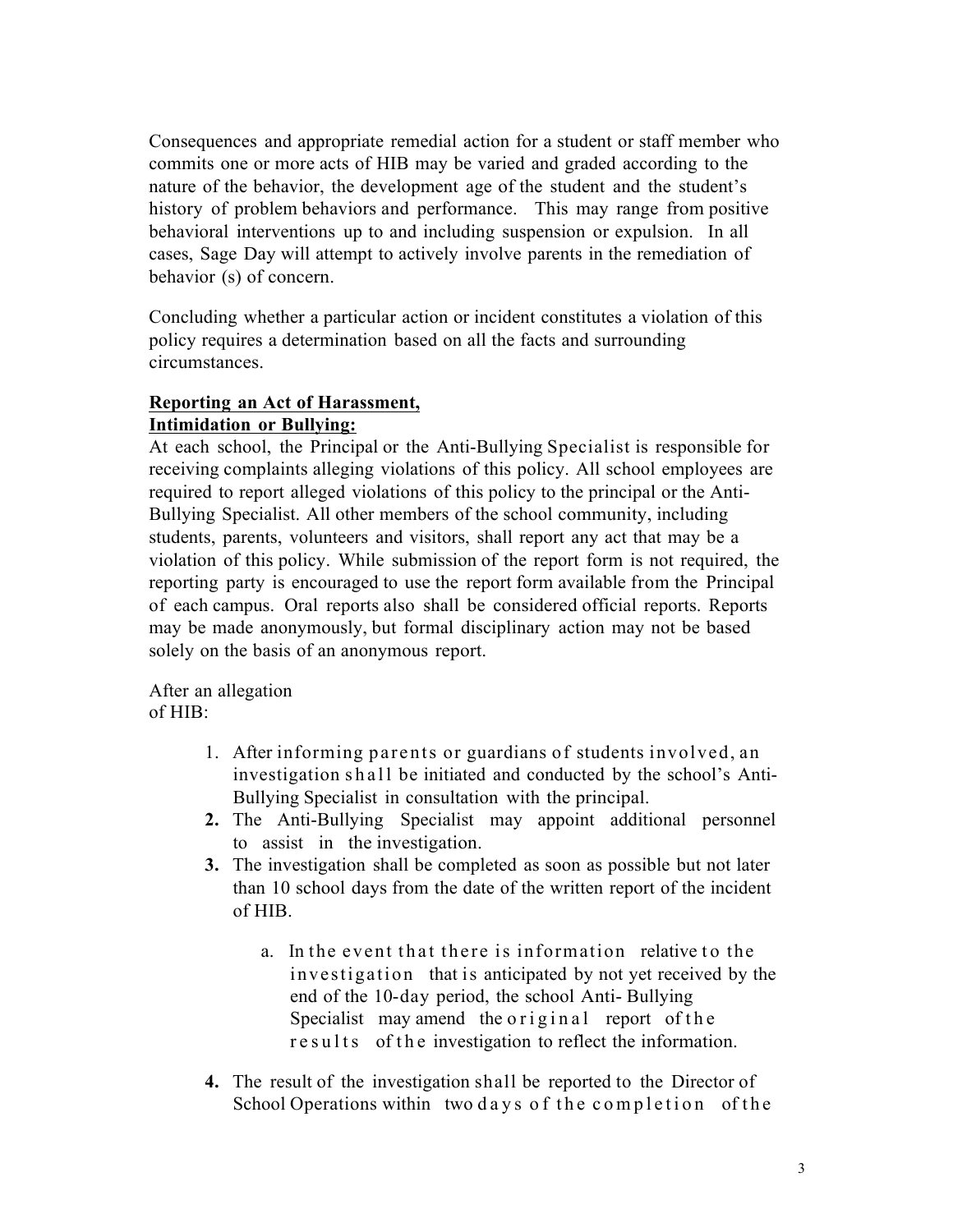investigation, and in accordance with regulations promulgated by the State Board of Education pursuant to the "Administrative Procedure Act, "P.L. 1968, c.52: 14B-1 et seq.)

- **5.** The Director of School Operations may decide to provide intervention services, establish training programs to reduce HIB and enhance school climate, impose discipline, direct to counseling as a result of the findings of the investigation, or take or recommend other appropriate action.
- **6.** Parents or legal guardians of the pupils who are parties to the investigation shall be entitled to receive information about the investigation, in accordance with Federal and State law and regulation, including the nature of the investigation, whether the school found evidence of HIB or whether discipline was imposed or services provided to address the incident of HIB. The information shall be provided in writing within five school days after the results of the investigation are reported to the Director of School Operations.

**7.** The parent or legal guardian may request a hearing before the Director of School

Operations after receiving the information.

- a. This hearing shall be held within ten days of request.
- **b.** At the hearing the Director of School Operations may hear from the Anti- Bullying Specialist about the incident, recommendations for discipline or services, and any programs instituted to reduce such incidents.
- 8. A parent, pupil, legal guardian, or organization may file a complaint with the Division of Civil Rights within one hundred eighty days of the occurrence of any incident of HIB Based on membership in a protected group as enumerated in "Law Against Discrimination," P.L.1945, c.169 (C.10:5-1 et seq.)

# **Response to**

## **HIB:**

Some acts of HIB may be isolated incidents requiring that the school respond appropriately to the individuals committing the acts. Other acts may be so serious or parts of a larger pattern of harassment, intimidation or bullying that they require a response either at the classroom, school building or school district levels or by law enforcement officials.

Consequences and appropriate remedial actions for students who commit an act of harassment, intimidation or bullying range from positive behavioral interventions up to and including Short Term Suspensions N.J.A.C. 6A:16-7.2, Long Term Suspensions N.J.A.C. 6A:16-7.3 or Expulsion N.J.A.C.  $6A:7.5$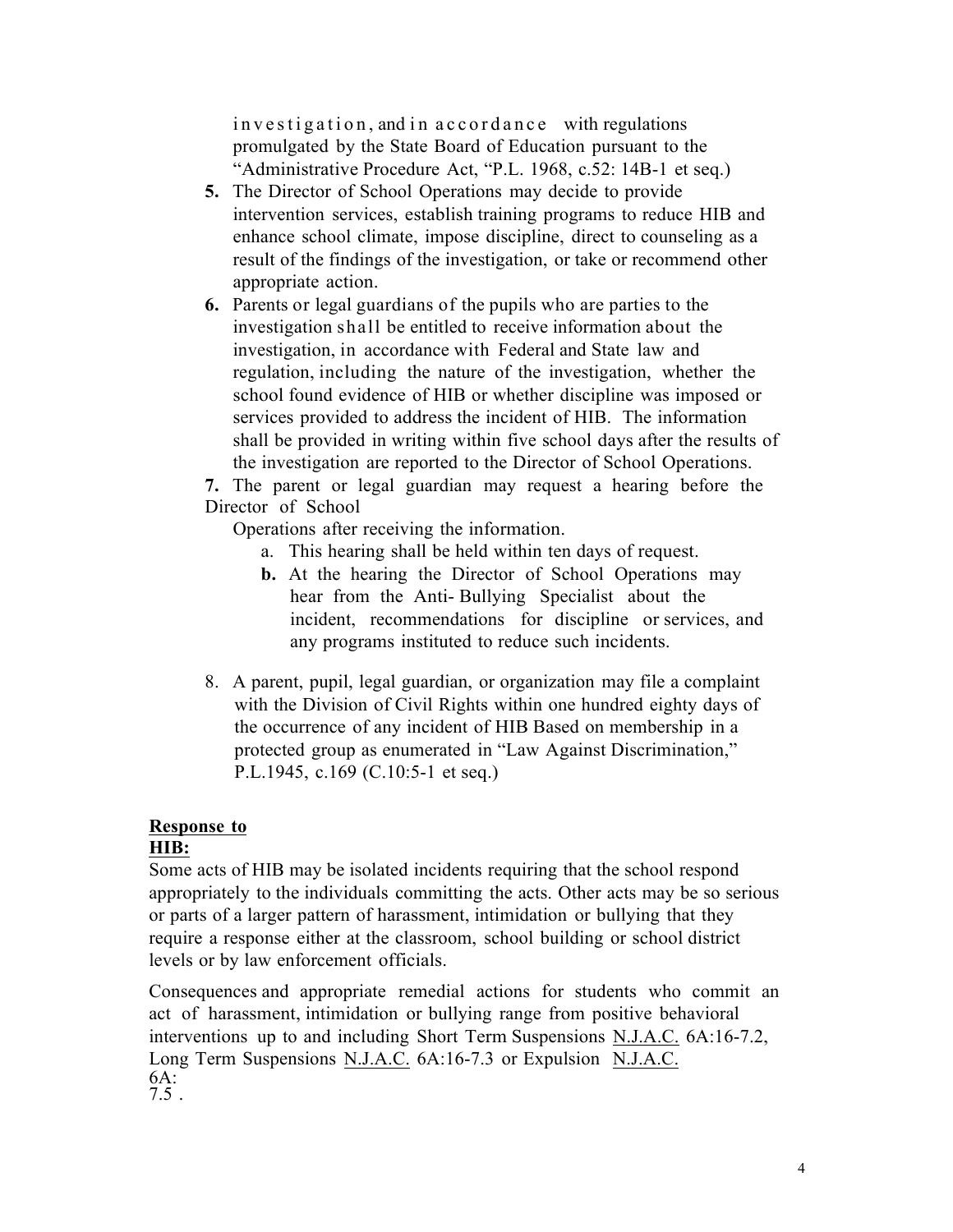Individual responses can include positive behavioral interventions (e.g., peer mentoring, short-term counseling, life skills groups) and punitive actions (e.g., inschool suspension, expulsion). Classroom responses can include class discussions about an incident of HIB, role plays, research projects, observing and discussing audio-visual materials on these subjects and skill-building lessons in courtesy, tolerance, assertiveness and conflict management. School responses can include theme days, learning station programs, parent programs and information disseminated to students and parents. District-wide responses can include community involvement in policy review and development, professional development programs, adoption of curricula and coordination with communitybased organizations (e.g., mental health, health services, health facilities, law enforcement, faith-based).

In addition, Staff Clinicians are available to individual victims of HIB and respond in a manner that does not stigmatize victim(s). Social skills training can be provided for all students as a response for addressing victimization.

In considering whether a response beyond the individual level is appropriate, the administrator should consider the nature and circumstances of the act, the level of harm, the nature of the behavior, past incidences or past or continuing patterns of behavior, and the context in which the alleged incident(s) occurred. Institutional (i.e., classroom, school building, school district) responses can range from school and community surveys, to mailings, to focus groups, to adoption of research-based bullying prevention program models, to training for certificated and non-certificated staff, to participation of parents and other community members and organizations, to small or large group presentations for fully addressing the actions and the school's response to the actions, in the context of the acceptable student behavior and the consequences of such actions and to involvement of law enforcement officers, including school resource officers.

Since some acts of harassment, intimidation or bullying may be bias-related acts and potentially hate or bias crimes, school officials must report to law enforcement officials either serious acts or those which may be part of a larger pattern.

#### **Retaliation or Reprisals for Reporting Acts of HIB Prohibited:**

Sage Day prohibits reprisal or retaliation against any person who reports an act of harassment, intimidation or bullying. The consequence and appropriate remedial action for a person who engages in reprisal or retaliation shall be determined by the administrator after consideration of the nature and circumstances of the act, in accordance with case law, federal and state statutes and regulations and district policies and procedures.